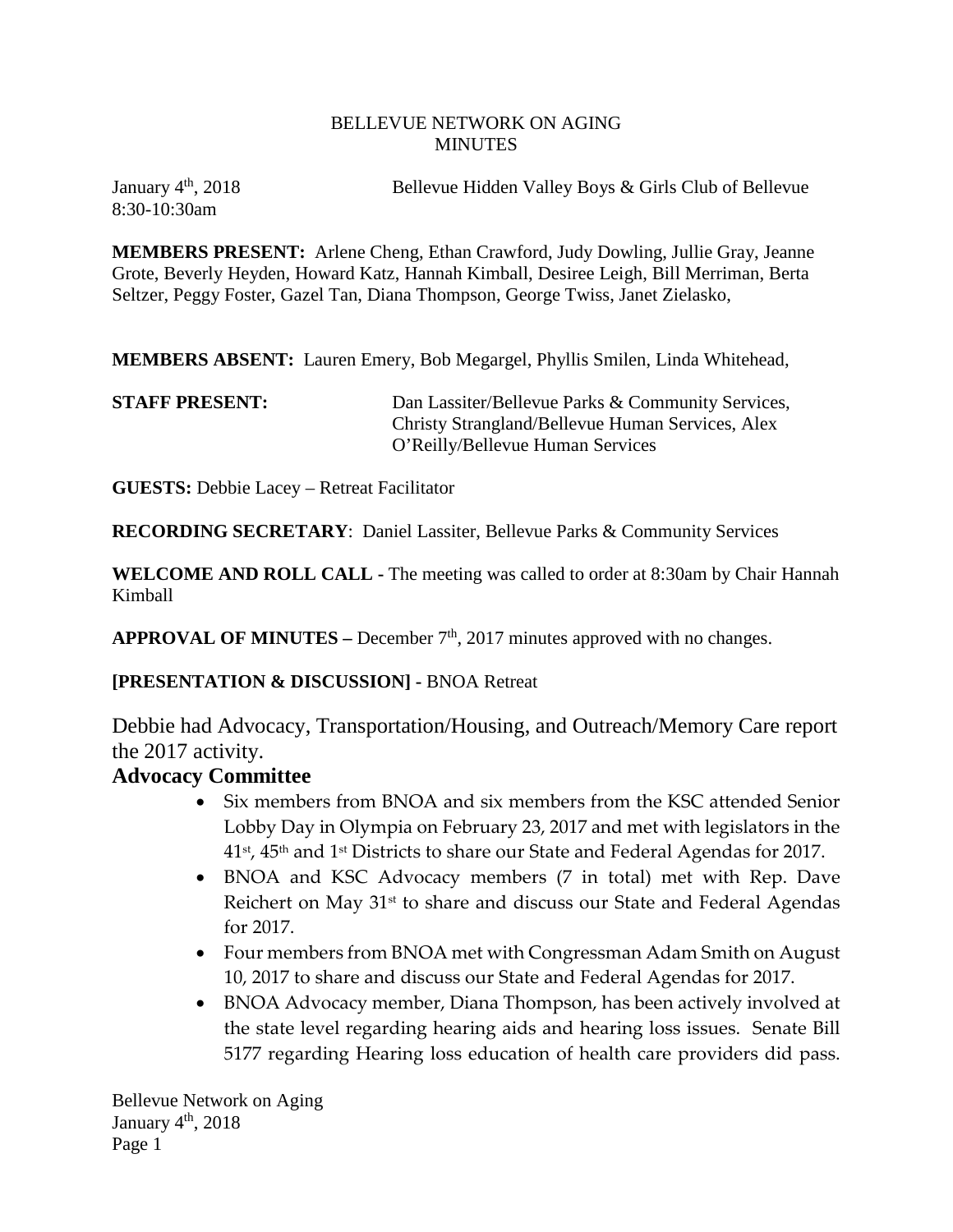The Hearing Aid Bill has been requested to be included into Gov. Inslee's budget.

- BNOA and KSC Advocacy members closely followed and supported the Veteran, Human Services Senior levy proposal, which was on the ballot in November 2017 and passed.
- BNOA and KSC Advocacy continued to monitor the Medicare Observation Status at the state and federal levels.
- BNOA and KSC Advocacy group met with an Evergreen Hospital Care Manager re: hospitalizations and the selection process of finding quality skilled nursing facilities. The purpose of the meeting was to determine if there was a need to advocate for older adults regarding this issue.
- Bellevue City Councilmember Lynne Robinson was invited to BNOA at the December 2017 meeting to get her input as to how best to work in conjunction with the City Council regarding advocacy issues.

# **Transportation/Housing Committee**

- The committee completed an annual audit of the City of Bellevue affordable housing website connected with ARCH.
- Information was gathered on all the forms of transportation available to aging adults in Bellevue and put it into a matrix format to show the gaps of affordable and accessible transportation in Bellevue.
- Met with Dave Berg (Director of Transportation) and Franz Loewenherz, from the Bellevue Transportation Department to discuss funding of a shuttle bus system for the Bellevue area. A potential letter from BNOA and another from the Bellevue Human Services Commission encouraging King County to fund a shuttle will be discussed and potentially pursued.

## **Outreach/Memory Care Committee**

- BNOA PowerPoint presentation development. The presentation covers BNOA purpose and activity and where-to-turn information for aging adults of Bellevue. It can easily be changed to fit the targeted audience. The first presentation is scheduled for January 2018.
- The Outreach committee was represented at:
	- $\triangleright$  The Overlake Hospital Senior Fair
	- $\triangleright$  The Bellevue Strawberry Festival
	- ▶ Asian Services Health Fair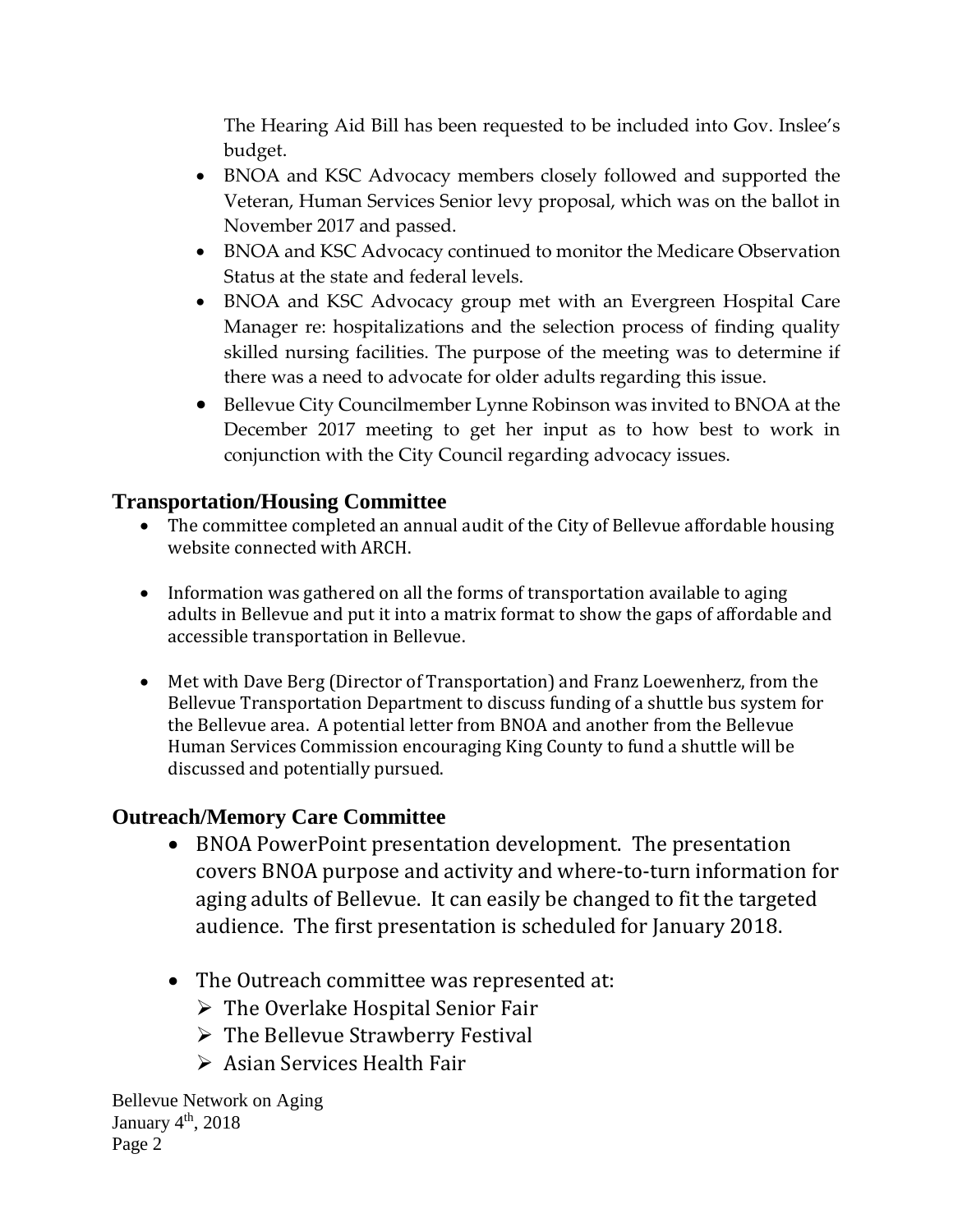- $\triangleright$  India Association of Western Washington Health Fair
- $\triangleright$  Welcome America Diversity event
- $\triangleright$  Aging & Disability Housing forum
- $\triangleright$  King County Library Resource Fair
- Alzheimer's Café
- $\triangleright$  BNOA advertised monthly by the Bellevue Neighborhood News letter
- Arranged and presented aging concerns at a City of Bellevue Council Proclamation of older Americans Month and then again for the Elder Abuse Awareness Day Proclamation

The BNOA team discussed potential presentations for the year including: How to Advocate; Elder Abuse Awareness with Paige Ulrey; Disability Law; Elder information referral service; Transportation options; Alzheimer discussion with Dr. Rhodes; Diversity with Debbie Lacey; Cannabis/pain management; Emergency Preparedness.

## **COMMITTEE ORGANIZATION – MEMBERS & GOALS**

## **ADVOCACY**

Members: Diana Thompson-Chair, Janet Zielasko, Jullie Gray, Jeanne Grote, Howard Katz, Goals:

- **1. Implement BNOA State and Federal Agenda's**
- $\triangleright$  Write pass out for Feb 22 lobby day by Feb 21, 2018
- $\blacktriangleright$  Attend lobby day Feb 22, 2018
- $\triangleright$  Write legislators on issues of importance ongoing
- $\triangleright$  Revise Medicare pass out and support possible expansion ongoing
- $\triangleright$  Support aging & disability candidate's forum Oct 2018
- **2. Adopt/implement BNOA Local Agenda**
- $\triangleright$  Review the needs (e.g. Dementia support; advocate training; medical observation sheet review; inform the aging community of its' rights; Age Friendly Community…)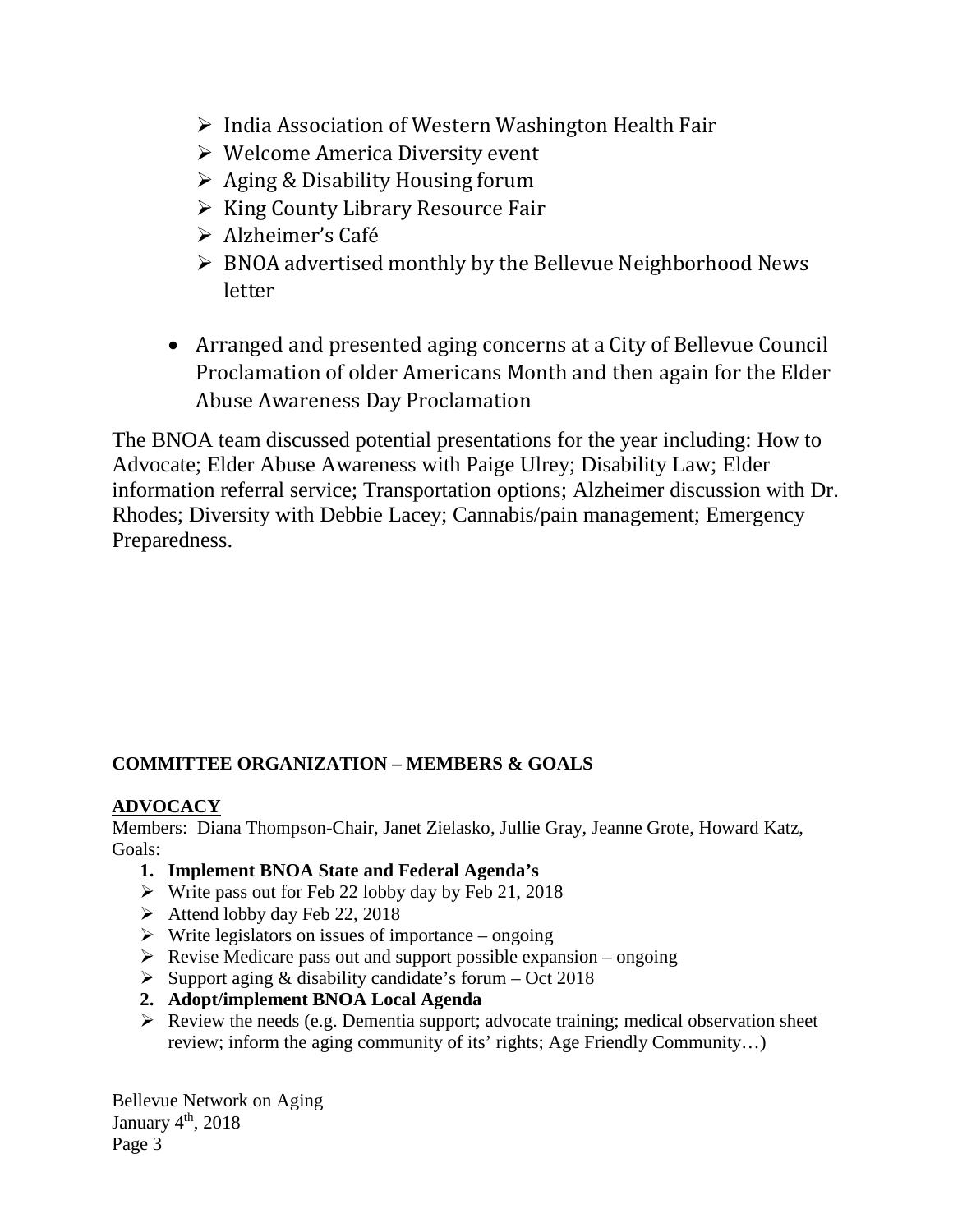#### **TRANSPORTATION/AFFORDABLE HOUSING**

Members: Judy Dowling -Chair, Peggy Foster-co-chair, Hannah Kimball, Beverly Heyden, Berta Seltzer, Phyllis Smilen

Goals:

- 1. Work with the Bellevue Human Services Commission to be a sounding board for King County Metro Transportation.
- 2. Get members involved on affordable housing board
- 3. Village Exploration status.
- 4. Co-housing

#### **OUTREACH / MEMORY CARE**

Members: Gazel Tan co-chair, George Twiss co-chair, Ethan Crawford, Diana Thompson, Howard Katz, Hannah Kimball, Janet Zielasko, Arlene Cheng, Bill Merriman, Jeanne Grote, George Twiss, Desiree Leigh

Goals:

- 1. 2-way outreach Aging Adults & COB Council
	- Implement PowerPoint
	- $\triangleright$  Explore sites to present the information.
	- $\triangleright$  Explore social media
	- $\triangleright$  Update and distribute the resource directory
- 2. Communication projects
	- Ask-a-Senior
	- $\triangleright$  Align with Bellevue buzzword "Access"

Program to sponsor

- 1. Memory care George, Desiree, Jeanne
	- $\triangleright$  Museum activity
	- $\triangleright$  Momentia involvement
- 2. Chinese Information Service Center George, Arlene, Gazel
	- Family Care Support Program support at Lake Hills, South Bellevue Community Center
- 3. Fraud prevention Jeanne, Howard
- 4. Smart 9-1-1 Diana

## **New Business**

All BNOA were invited to the first BNOA PowerPoint presentation on Sunday January  $14<sup>th</sup>$ at Pres. Church Newport.

Dan asked for members to consider providing the talk(s) at the City of Bellevue Council's Proclamation of Senior Awareness Month and Aging Abuse Awareness Day and consider partnering with Bellevue Fire Cares for a proclamation on Fall Prevention in September.

An Ad Hoc committee was added to organize some meetings with other communities to encourage aging adult advocate groups to be developed in neighboring communities. The committee will be led by Berta Seltzer with Alex O'Reilly's support.